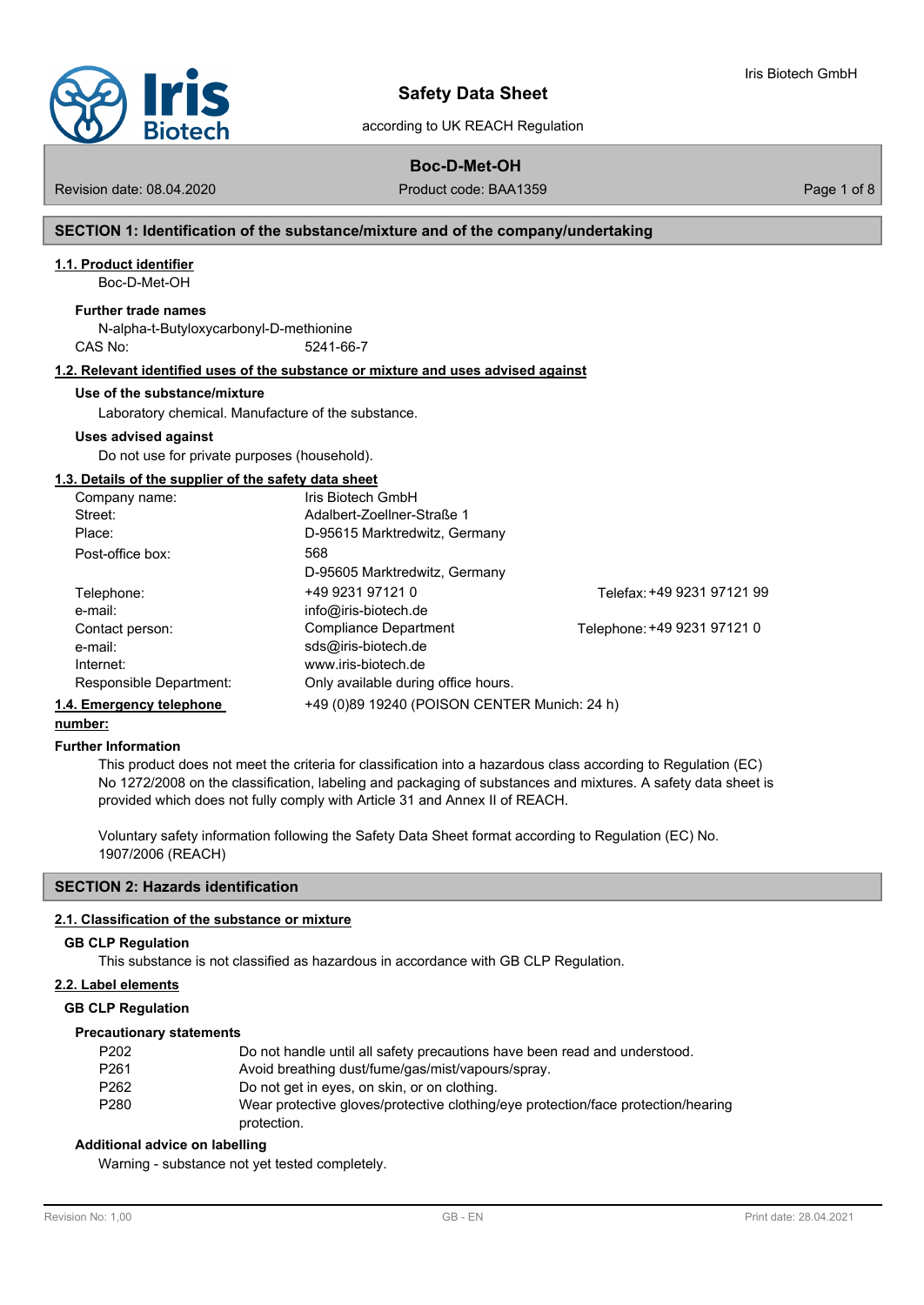

# according to UK REACH Regulation

# **Boc-D-Met-OH**

Revision date: 08.04.2020 Product code: BAA1359 Page 2 of 8

## **2.3. Other hazards**

No information available.

# **SECTION 3: Composition/information on ingredients**

#### **3.1. Substances**

#### **Chemical characterization**

N-alpha-t-Butyloxycarbonyl-D-methionine Sum formula: C10H19NO4S Molecular weight: 249.33 g/mol

#### **SECTION 4: First aid measures**

#### **4.1. Description of first aid measures**

# **General information**

In case of accident or unwellness, seek medical advice immediately (show directions for use or safety data sheet if possible).

#### **After inhalation**

Provide fresh air. Remove casualty to fresh air and keep warm and at rest. In case of irregular breathing or respiratory arrest provide artificial respiration.

In all cases of doubt, or when symptoms persist, seek medical advice.

#### **After contact with skin**

Wash with plenty of water. Take off contaminated clothing and wash it before reuse. After contact with skin, wash immediately with plenty of water and soap.

In all cases of doubt, or when symptoms persist, seek medical advice.

#### **After contact with eyes**

Rinse immediately carefully and thoroughly with eye-bath or water. If product gets into the eye, keep eyelid open and rinse immediately with large quantities of water, for at least 5 minutes. Subsequently consult an ophthalmologist.

#### **After ingestion**

Rinse mouth immediately and drink plenty of water. Rinse mouth thoroughly with water. Never give anything by mouth to an unconscious person or a person with cramps.

In all cases of doubt, or when symptoms persist, seek medical advice.

## **4.2. Most important symptoms and effects, both acute and delayed**

No information available.

# **4.3. Indication of any immediate medical attention and special treatment needed**

Treat symptomatically.

# **SECTION 5: Firefighting measures**

#### **5.1. Extinguishing media**

#### **Suitable extinguishing media**

Co-ordinate fire-fighting measures to the fire surroundings. Water spray. alcohol resistant foam. Dry extinguishing powder. Carbon dioxide (CO2). Sand.

#### **Unsuitable extinguishing media**

High power water jet.

#### **5.2. Special hazards arising from the substance or mixture**

Non-flammable. Thermal decomposition can lead to the escape of irritating gases and vapours. In case of fire may be liberated: Carbon dioxide (CO2). Carbon monoxide (CO). Nitrogen oxides (NOx).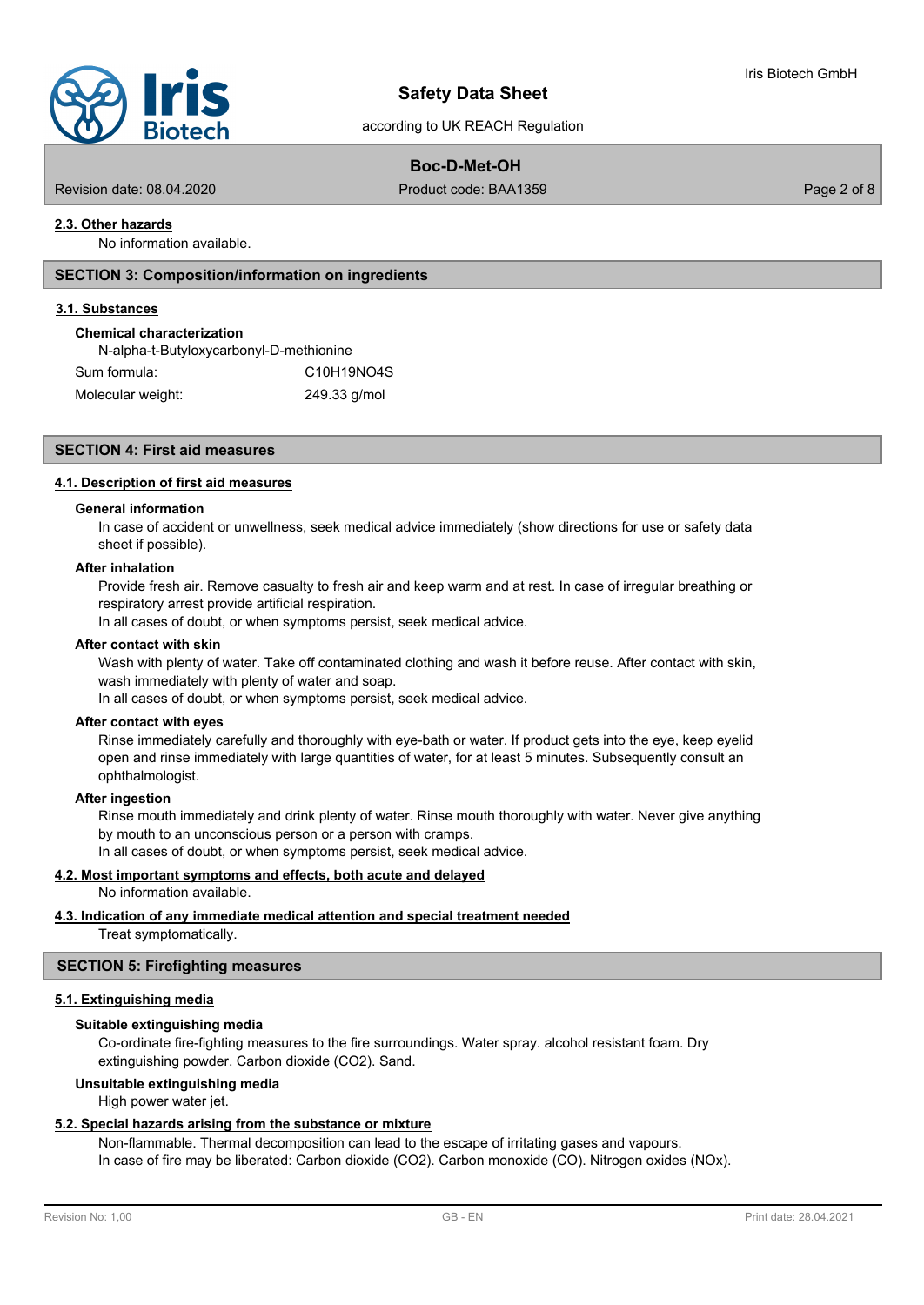according to UK REACH Regulation

# **Boc-D-Met-OH**

Revision date: 08.04.2020 Product code: BAA1359 Page 3 of 8

# **5.3. Advice for firefighters**

In case of fire: Wear self-contained breathing apparatus.

# **Additional information**

Usual measures for fire prevention.

# **SECTION 6: Accidental release measures**

## **6.1. Personal precautions, protective equipment and emergency procedures**

#### **General measures**

Provide adequate ventilation. Avoid breathing dust/fume/gas/mist/vapours/spray. Avoid contact with skin, eyes and clothes. Wear personal protection equipment. In case of fire: Evacuate area.

#### **6.2. Environmental precautions**

Do not allow to enter into soil/subsoil. Do not allow to enter into surface water or drains.

#### **6.3. Methods and material for containment and cleaning up**

#### **Other information**

Take up mechanically. Take up mechanically, placing in appropriate containers for disposal. Avoid dust formation.

Clear contaminated areas thoroughly.

#### **6.4. Reference to other sections**

Safe handling: see section 7 Personal protection equipment: see section 8 Disposal: see section 13

Treat the recovered material as prescribed in the section on waste disposal.

### **SECTION 7: Handling and storage**

#### **7.1. Precautions for safe handling**

#### **Advice on safe handling**

Provide adequate ventilation. Avoid dust formation. Avoid breathing dust/fume/gas/mist/vapours/spray. Avoid contact with skin, eyes and clothes.

# **Advice on protection against fire and explosion**

Usual measures for fire prevention.

#### **Advice on general occupational hygiene**

Take off contaminated clothing. Wash hands before breaks and after work. When using do not eat, drink, smoke, sniff. Avoid contact with skin, eyes and clothes. Provide adequate ventilation.

# **7.2. Conditions for safe storage, including any incompatibilities**

#### **Requirements for storage rooms and vessels**

Keep container tightly closed in a cool, well-ventilated place. Handle and store contents under inert gas. Protect from moisture. storage temperature: -20°C

#### **Hints on joint storage**

No special measures are necessary.

## **7.3. Specific end use(s)**

Apart from the uses mentioned in section 1.2 no other specific uses are stipulated.

#### **SECTION 8: Exposure controls/personal protection**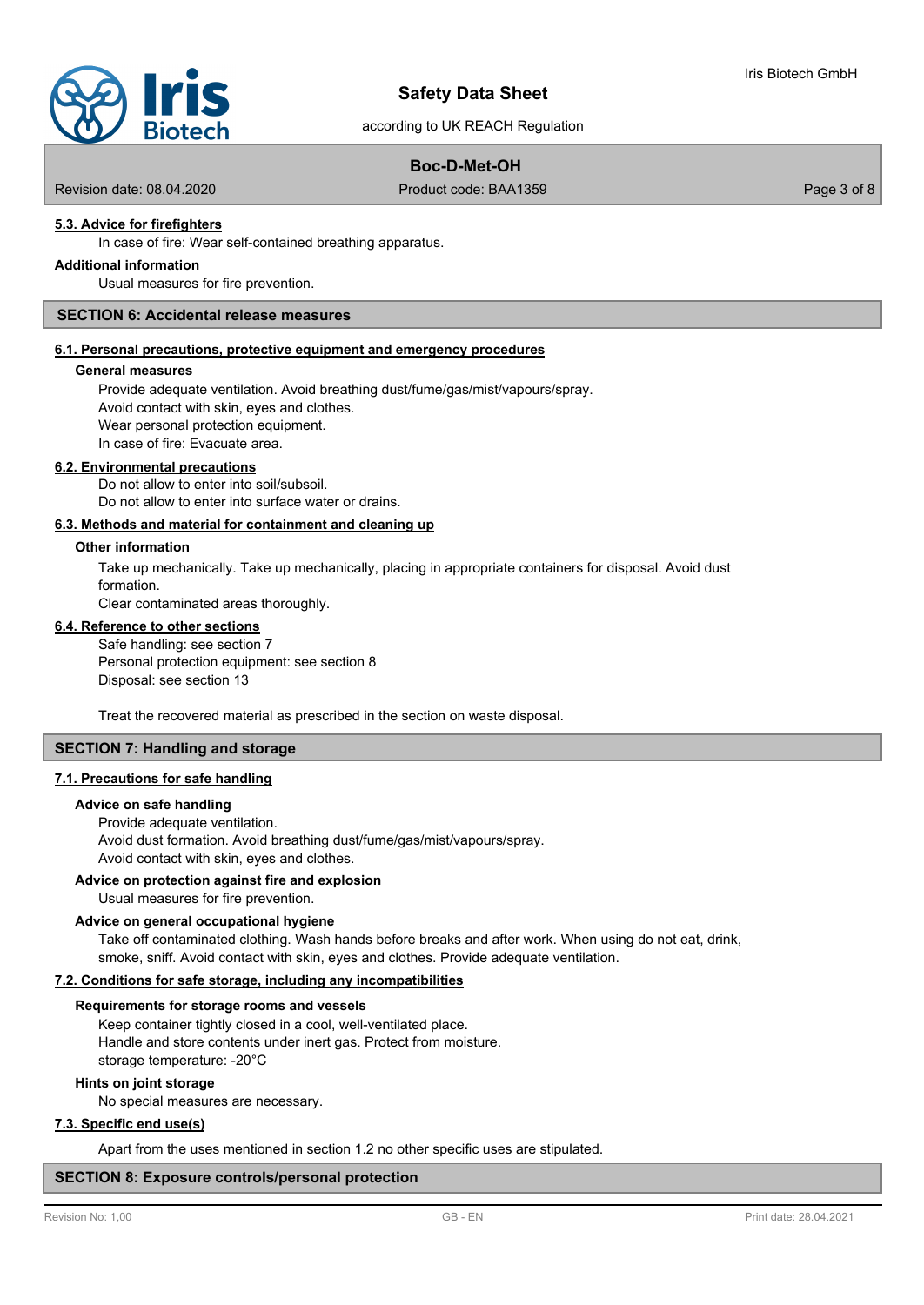

# according to UK REACH Regulation

# **Boc-D-Met-OH**

Revision date: 08.04.2020 Product code: BAA1359 Page 4 of 8

# **8.1. Control parameters**

# **Additional advice on limit values**

To date, no national critical limit values exist.

# **8.2. Exposure controls**

#### **Appropriate engineering controls**

The receiver of our product is singularly responsible for adhering to existing laws and regulations.

# **Individual protection measures, such as personal protective equipment**

#### **Eye/face protection**

Wear eye/face protection.

#### **Hand protection**

When handling with chemical substances, protective gloves must be worn with the CE-label including the four control digits. The quality of the protective gloves resistant to chemicals must be chosen as a function of the specific working place concentration and quantity of hazardous substances. For special purposes, it is recommended to check the resistance to chemicals of the protective gloves mentioned above together with the supplier of these gloves. Wear suitable gloves.

#### **Skin protection**

Use of protective clothing.

#### **Respiratory protection**

In case of inadequate ventilation wear respiratory protection. If technical exhaust or ventilation measures are not possible or insufficient, respiratory protection must be worn.

#### **Environmental exposure controls**

Discharge into the environment must be avoided.

## **SECTION 9: Physical and chemical properties**

#### **9.1. Information on basic physical and chemical properties**

| Physical state:<br>Colour:<br>Odour:<br>Odour threshold:      | Powder<br>white / off-white<br>No data available<br>not determined |
|---------------------------------------------------------------|--------------------------------------------------------------------|
| Changes in the physical state                                 |                                                                    |
| Melting point/freezing point:                                 | not determined                                                     |
| Boiling point or initial boiling point and<br>boiling range:  | not determined                                                     |
| Sublimation point:                                            | not determined                                                     |
| Softening point:                                              | not determined                                                     |
| Flash point:                                                  | No data available                                                  |
| <b>Flammability</b>                                           |                                                                    |
| Solid/liquid:                                                 | not determined                                                     |
| Gas:                                                          | not applicable                                                     |
| <b>Explosive properties</b><br>The product is not: Explosive. |                                                                    |
| Lower explosion limits:                                       | not determined                                                     |
| Upper explosion limits:                                       | not determined                                                     |
| Auto-ignition temperature:                                    | not determined                                                     |
| <b>Self-ignition temperature</b><br>Solid:                    | not determined                                                     |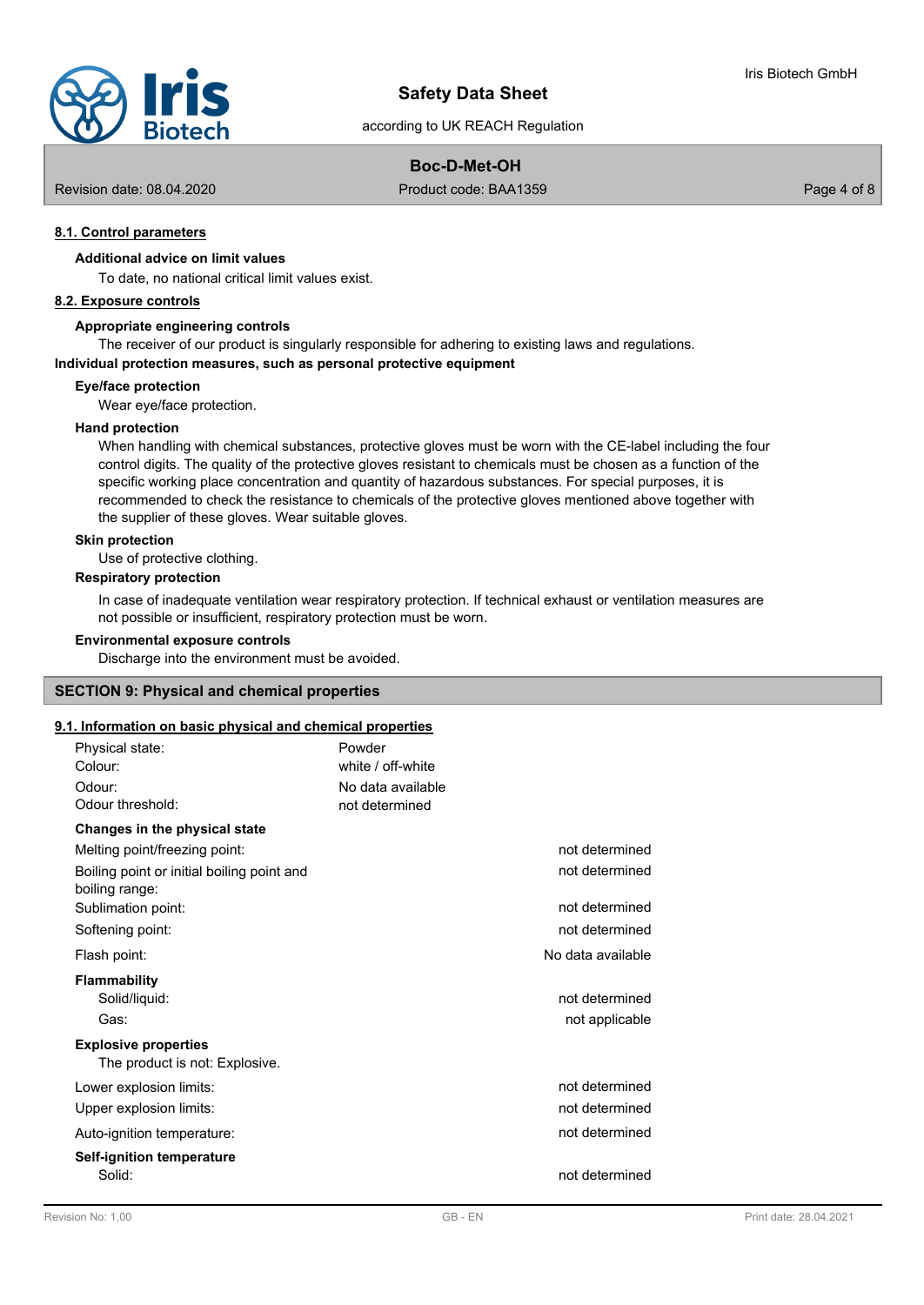

# according to UK REACH Regulation

| <b>Boc-D-Met-OH</b>                                                          |                       |             |  |  |
|------------------------------------------------------------------------------|-----------------------|-------------|--|--|
| Revision date: 08.04.2020                                                    | Product code: BAA1359 | Page 5 of 8 |  |  |
| Gas:                                                                         | not applicable        |             |  |  |
| Decomposition temperature:                                                   | not determined        |             |  |  |
| <b>Oxidizing properties</b><br>No data available                             |                       |             |  |  |
| pH-Value:                                                                    | not determined        |             |  |  |
| Water solubility:                                                            | No data available     |             |  |  |
| Solubility in other solvents<br>not determined                               |                       |             |  |  |
| Partition coefficient n-octanol/water:                                       | not determined        |             |  |  |
| Vapour pressure:                                                             | not determined        |             |  |  |
| Density:                                                                     | not determined        |             |  |  |
| Relative vapour density:                                                     | not determined        |             |  |  |
| 9.2. Other information                                                       |                       |             |  |  |
| Information with regard to physical hazard classes<br>Sustaining combustion: | No data available     |             |  |  |
| Other safety characteristics                                                 |                       |             |  |  |
| Solvent content:                                                             | No data available     |             |  |  |
| Solid content:                                                               | not determined        |             |  |  |
| Evaporation rate:                                                            | not determined        |             |  |  |
| <b>Further Information</b>                                                   |                       |             |  |  |
| <b>SECTION 10: Stability and reactivity</b>                                  |                       |             |  |  |

# **10.1. Reactivity**

No data available

# **10.2. Chemical stability**

Stable under recommended storage conditions.

# **10.3. Possibility of hazardous reactions**

No data available

# **10.4. Conditions to avoid**

Protect from moisture.

Keep away from heat.

# **10.5. Incompatible materials**

Oxidizing agents, strong.

# **10.6. Hazardous decomposition products**

Thermal decomposition can lead to the escape of irritating gases and vapours.

In case of fire may be liberated: Carbon dioxide (CO2). Carbon monoxide (CO). Nitrogen oxides (NOx).

#### **Further information**

In case of fire: See chapter 5.

# **SECTION 11: Toxicological information**

# **11.1. Information on hazard classes as defined in GB CLP Regulation**

# **Toxicocinetics, metabolism and distribution**

No data available

#### **Acute toxicity**

Based on available data, the classification criteria are not met.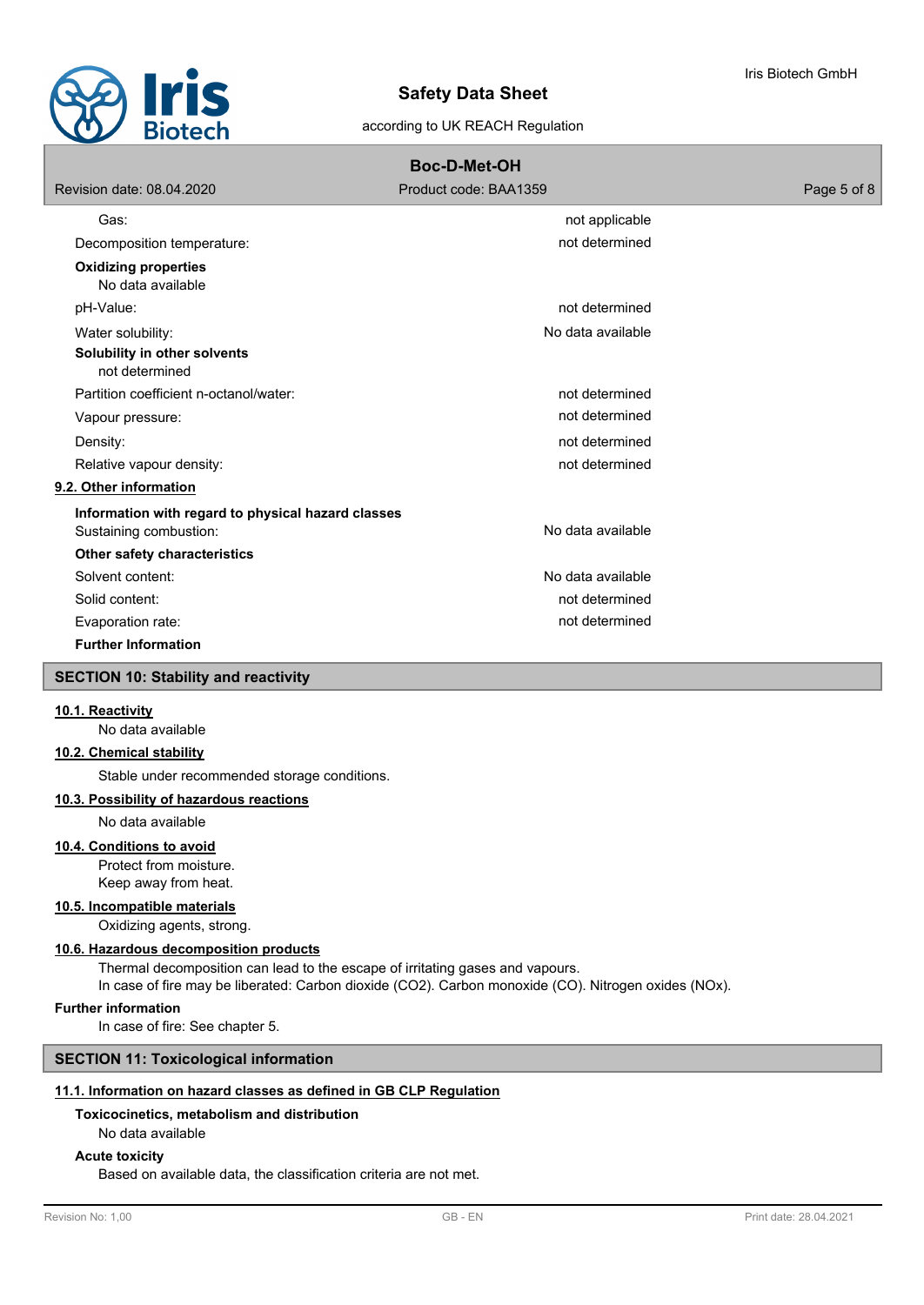

according to UK REACH Regulation

# **Boc-D-Met-OH**

Revision date: 08.04.2020 Product code: BAA1359 Page 6 of 8

# **Irritation and corrosivity**

Based on available data, the classification criteria are not met.

#### **Sensitising effects**

Based on available data, the classification criteria are not met.

## **Carcinogenic/mutagenic/toxic effects for reproduction**

Based on available data, the classification criteria are not met.

IARC: No component of this product present at levels greater than or equal to 0.1% is identified as probable, possible or confirmed human carcinogen by IARC.

#### **STOT-single exposure**

Based on available data, the classification criteria are not met.

#### **STOT-repeated exposure**

Based on available data, the classification criteria are not met.

#### **Aspiration hazard**

Based on available data, the classification criteria are not met.

#### **Specific effects in experiment on an animal**

No data available

## **Additional information on tests**

The substance is classified as not hazardous according to regulation (EC) No 1272/2008 [CLP].

#### **Practical experience**

No data available

#### **Further information**

RTECS: No data available Caution! To the best of our knowledge the toxicological properties of this material have not been thoroughly investigated.

Handle in accordance with good industrial hygiene and safety practice.

#### **SECTION 12: Ecological information**

#### **12.1. Toxicity**

No data available

# **12.2. Persistence and degradability**

No data available

#### **12.3. Bioaccumulative potential**

# No data available

**12.4. Mobility in soil**

No data available

#### **12.5. Results of PBT and vPvB assessment**

PBT/vPvB assessment not available as chemical safety assessment not required/not conducted.

#### **12.7. Other adverse effects**

Warning - substance not yet tested completely.

#### **Further information**

Avoid release to the environment.

#### **SECTION 13: Disposal considerations**

## **13.1. Waste treatment methods**

#### **Disposal recommendations**

Dispose of waste according to applicable legislation. Consult the appropriate local waste disposal expert about waste disposal. Handle contaminated packages in the same way as the substance itself.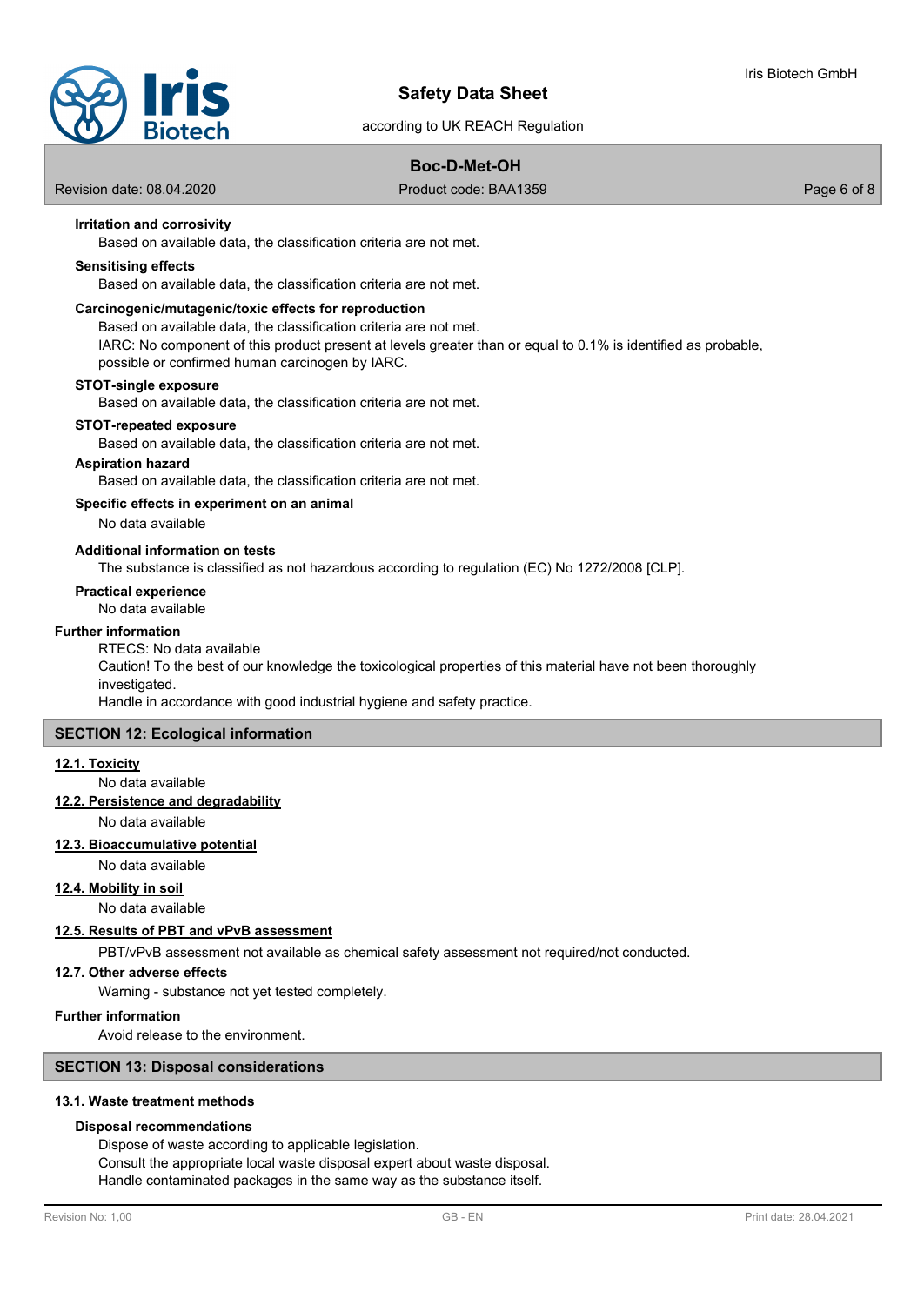

# according to UK REACH Regulation

# **Boc-D-Met-OH**

Revision date: 08.04.2020 Product code: BAA1359 Page 7 of 8

## **Contaminated packaging**

Wash with plenty of water. Completely emptied packages can be recycled.

## **SECTION 14: Transport information**

| Land transport (ADR/RID)                                                                             |                                                            |  |  |
|------------------------------------------------------------------------------------------------------|------------------------------------------------------------|--|--|
| 14.2. UN proper shipping name:                                                                       | No dangerous good in sense of these transport regulations. |  |  |
| Inland waterways transport (ADN)                                                                     |                                                            |  |  |
| 14.2. UN proper shipping name:                                                                       | No dangerous good in sense of these transport regulations. |  |  |
| <b>Marine transport (IMDG)</b>                                                                       |                                                            |  |  |
| 14.2. UN proper shipping name:                                                                       | No dangerous good in sense of these transport regulations. |  |  |
| Air transport (ICAO-TI/IATA-DGR)                                                                     |                                                            |  |  |
| 14.2. UN proper shipping name:                                                                       | No dangerous good in sense of these transport regulations. |  |  |
| 14.5. Environmental hazards                                                                          |                                                            |  |  |
| <b>ENVIRONMENTALLY HAZARDOUS:</b>                                                                    | No                                                         |  |  |
| 14.6. Special precautions for user                                                                   |                                                            |  |  |
| No information available.                                                                            |                                                            |  |  |
| 14.7. Maritime transport in bulk according to IMO instruments                                        |                                                            |  |  |
| not applicable                                                                                       |                                                            |  |  |
| <b>SECTION 15: Regulatory information</b>                                                            |                                                            |  |  |
| 15.1. Safety, health and environmental regulations/legislation specific for the substance or mixture |                                                            |  |  |
| EU regulatory information                                                                            |                                                            |  |  |
| Information according to 2012/18/EU<br>(SEVESO III):                                                 | Not subject to 2012/18/EU (SEVESO III)                     |  |  |
| <b>Additional information</b>                                                                        |                                                            |  |  |
| Safety Data Sheet according to Regulation (EC) No. 1907/2006 (REACH)                                 |                                                            |  |  |

#### **National regulatory information**

Water hazard class (D):  $\qquad \qquad 3$  - highly hazardous to water

#### **15.2. Chemical safety assessment**

For this substance a chemical safety assessment has not been carried out.

# **SECTION 16: Other information**

# **Abbreviations and acronyms**

ADR: Accord européen sur le transport des marchandises dangereuses par Route (European Agreement concerning the International Carriage of Dangerous Goods by Road) IMDG: International Maritime Code for Dangerous Goods IATA: International Air Transport Association GHS: Globally Harmonized System of Classification and Labelling of Chemicals EINECS: European Inventory of Existing Commercial Chemical Substances ELINCS: European List of Notified Chemical Substances CAS: Chemical Abstracts Service LC50: Lethal concentration, 50% LD50: Lethal dose, 50% CLP: Classification, labelling and Packaging REACH: Registration, Evaluation and Authorization of Chemicals GHS: Globally Harmonised System of Classification, Labelling and Packaging of Chemicals UN: United Nations